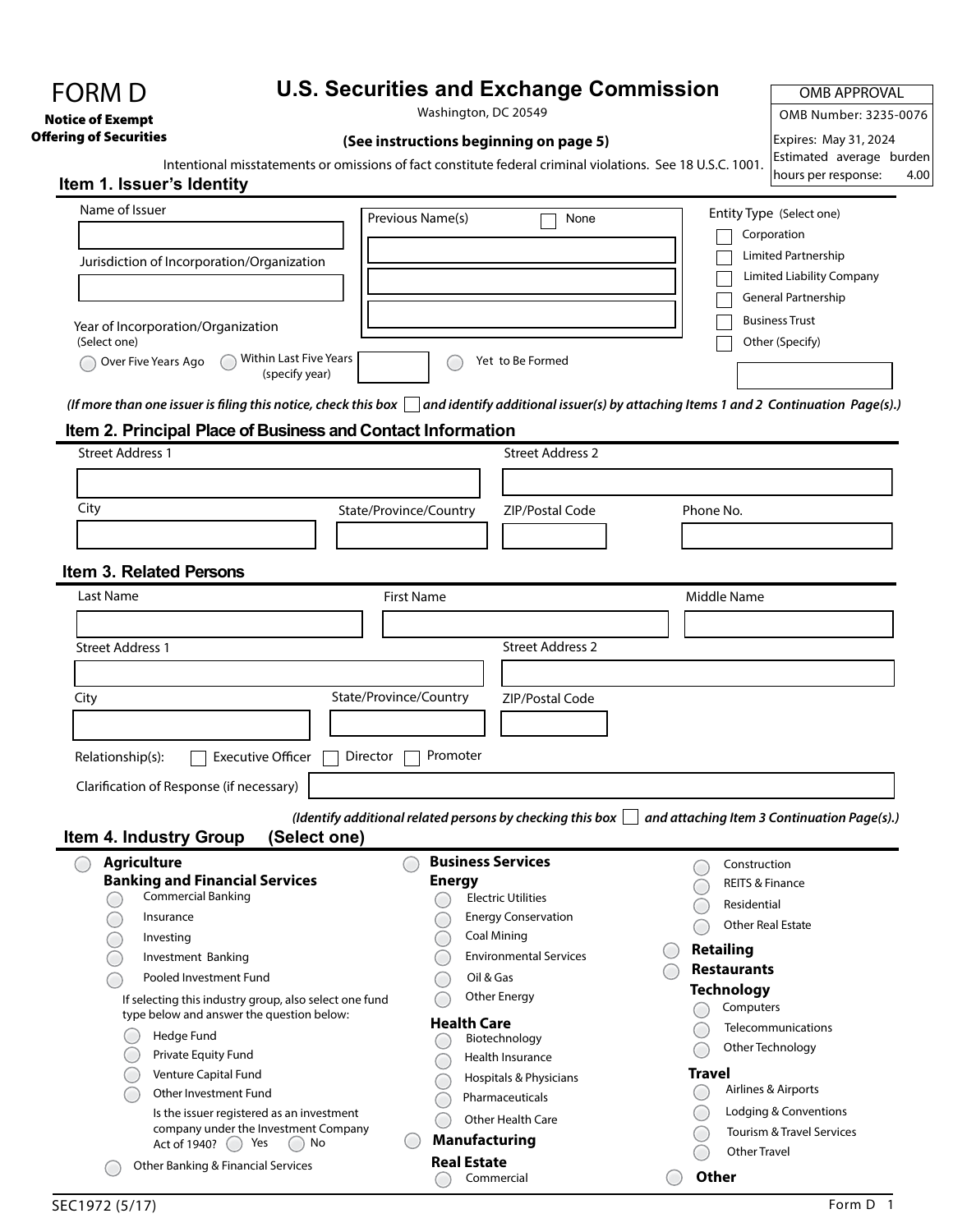$\overline{\phantom{0}}$ 

Washington, DC 20549

## **Item 5. Issuer Size (Select one)**

| Revenue Range (for issuer not specifying "hedge"<br>or "other investment" fund in Item 4 above) | Aggregate Net Asset Value Range (for issuer<br>specifying "hedge" or "other investment" fund in |
|-------------------------------------------------------------------------------------------------|-------------------------------------------------------------------------------------------------|
|                                                                                                 | Item 4 above)<br><b>OR</b>                                                                      |
| No Revenues<br>$$1 - $1,000,000$                                                                | 0<br>No Aggregate Net Asset Value                                                               |
| \$1,000,001 - \$5,000,000                                                                       | $$1 - $5,000,000$                                                                               |
| \$5,000,001 - \$25,000,000                                                                      | \$5,000,001 - \$25,000,000                                                                      |
| \$25,000,001 - \$100,000,000                                                                    | \$25,000,001 - \$50,000,000<br>\$50,000,001 - \$100,000,000                                     |
| Over \$100,000,000                                                                              |                                                                                                 |
| Decline to Disclose                                                                             | Over \$100,000,000                                                                              |
| Not Applicable                                                                                  | Decline to Disclose<br>Not Applicable                                                           |
|                                                                                                 |                                                                                                 |
| Item 6. Federal Exemptions and Exclusions Claimed                                               | (Select all that apply)<br>Investment Company Act Section 3(c)                                  |
| Rule 504(b)(1) (not (i), (ii) or (iii))                                                         | Section 3(c)(9)<br>Section 3(c)(1)                                                              |
| Rule 504(b)(1)(i)                                                                               |                                                                                                 |
| Rule 504(b)(1)(ii)                                                                              | Section $3(c)(2)$<br>Section 3(c)(10)                                                           |
| Rule 504(b)(1)(iii)                                                                             | Section $3(c)(3)$<br>Section 3(c)(11)                                                           |
| Rule 506(b)                                                                                     | Section 3(c)(12)<br>Section 3(c)(4)                                                             |
| Rule 506(c)                                                                                     | Section 3(c)(5)<br>Section $3(c)(13)$                                                           |
| Securities Act Section 4(a)(5)                                                                  | Section 3(c)(6)<br>Section 3(c)(14)                                                             |
|                                                                                                 | Section 3(c)(7)                                                                                 |
| Item 7. Type of Filing                                                                          |                                                                                                 |
| <b>OR</b><br><b>New Notice</b><br>Amendment                                                     |                                                                                                 |
|                                                                                                 |                                                                                                 |
| Date of First Sale in this Offering:                                                            | First Sale Yet to Occur<br><b>OR</b>                                                            |
|                                                                                                 |                                                                                                 |
| Item 8. Duration of Offering                                                                    |                                                                                                 |
| Does the issuer intend this offering to last more than one year?                                | Yes<br>No                                                                                       |
| Item 9. Type(s) of Securities Offered                                                           | (Select all that apply)                                                                         |
| Equity                                                                                          | Pooled Investment Fund Interests                                                                |
| Debt                                                                                            | <b>Tenant-in-Common Securities</b>                                                              |
|                                                                                                 | <b>Mineral Property Securities</b>                                                              |
| Option, Warrant or Other Right to Acquire<br><b>Another Security</b>                            |                                                                                                 |
|                                                                                                 | Other (describe)                                                                                |
| Security to be Acquired Upon Exercise of Option,<br>Warrant or Other Right to Acquire Security  |                                                                                                 |
|                                                                                                 |                                                                                                 |
| Item 10. Business Combination Transaction                                                       |                                                                                                 |
| Is this offering being made in connection with a business combination                           | No<br>Yes                                                                                       |
| transaction, such as a merger, acquisition or exchange offer?                                   |                                                                                                 |
| Clarification of Response (if necessary)                                                        |                                                                                                 |
|                                                                                                 |                                                                                                 |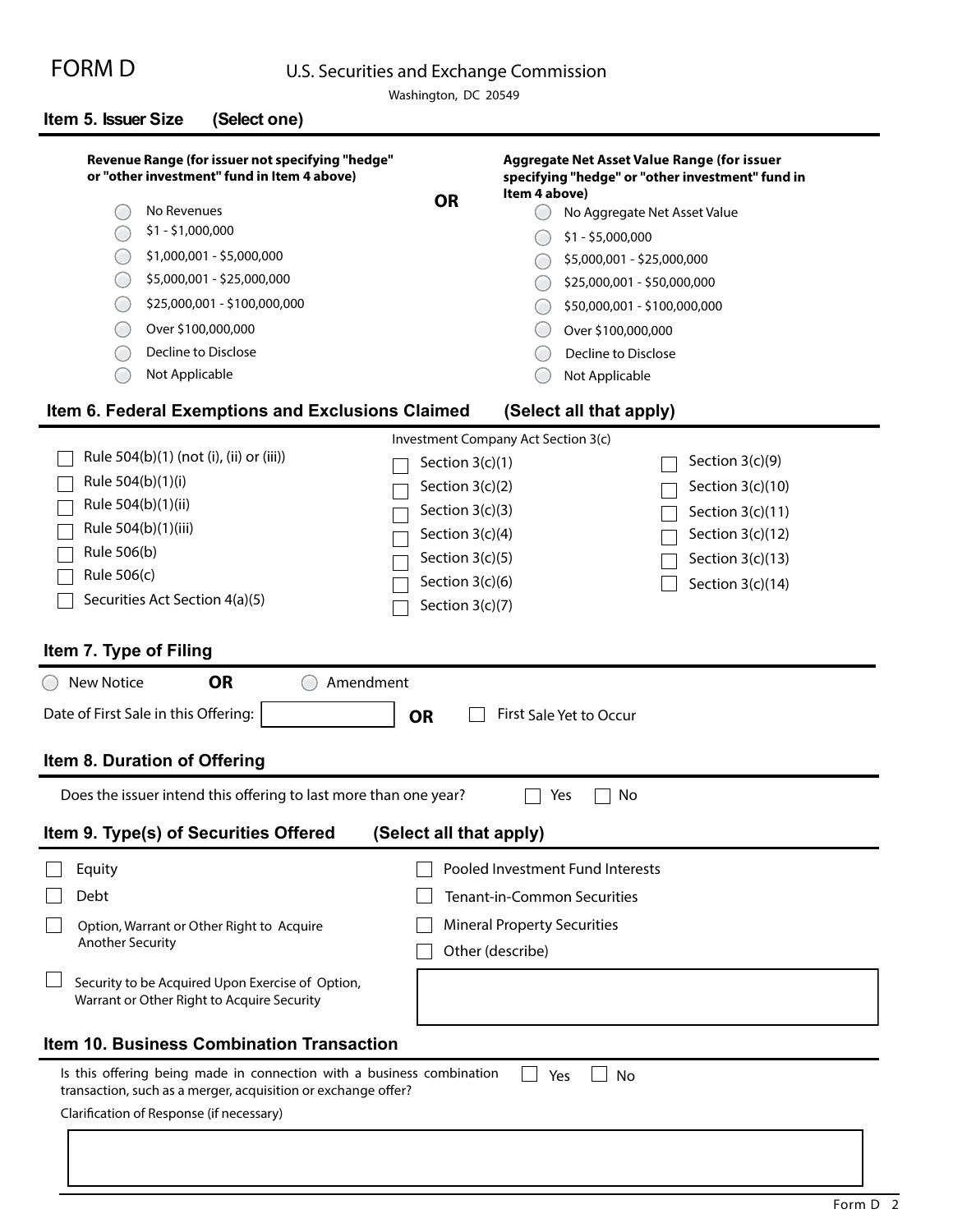# FORM D

#### U.S. Securities and Exchange Commission

Washington, DC 20549

#### **Item 11. Minimum Investment**

Minimum investment accepted from any outside investor \$

| Recipient                                                                   | <b>Recipient CRD Number</b>                                 |
|-----------------------------------------------------------------------------|-------------------------------------------------------------|
|                                                                             | No CRD Number                                               |
| (Associated) Broker or Dealer<br>None                                       | (Associated) Broker or Dealer CRD Number                    |
|                                                                             | No CRD Number                                               |
| <b>Street Address 1</b>                                                     | <b>Street Address 2</b>                                     |
|                                                                             |                                                             |
| State/Province/Country<br>City                                              | ZIP/Postal Code                                             |
|                                                                             |                                                             |
| <b>All States</b><br>Foreign/Non-US<br><b>States of Solicitation</b>        |                                                             |
| AZ<br><b>AR</b><br>CA<br>C <sub>O</sub><br>AK<br>AL                         | DE<br>DC<br>FL<br>GA<br>ID<br>HI<br>СT                      |
| IA<br>KS<br>IN<br>ΚY<br>LA                                                  | ME<br>MA<br>MI<br>MN<br>MS<br>MD<br>МO                      |
| <b>NV</b><br>MT<br><b>NE</b><br><b>NH</b><br><b>NJ</b><br><b>NM</b>         | <b>NY</b><br><b>ND</b><br><b>NC</b><br>OH<br>OK<br>OR<br>PA |
| <b>SD</b><br>RI<br>SC<br>TN<br>ТX<br>UT                                     | VA<br><b>WA</b><br>WV<br>WI<br>WY<br><b>PR</b><br>VT        |
| (Identify additional person(s) being paid compensation by checking this box | and attaching Item 12 Continuation Page(s).)                |
| Item 13. Offering and Sales Amounts                                         |                                                             |
| \$<br>(a) Total Offering Amount                                             | <b>OR</b><br>Indefinite                                     |
|                                                                             |                                                             |
| \$<br>(b) Total Amount Sold                                                 |                                                             |
| (c) Total Remaining to be Sold<br>\$<br>(Subtract (a) from (b))             | <b>OR</b><br>Indefinite                                     |
| Clarification of Response (if necessary)                                    |                                                             |

#### **Item 14. Investors**

Select if securities in the offering have been or may be sold to persons who do not qualify as accredited investors, and enter the number of such non-accredited investors who already have invested in the offering:

Regardless of whether securities in the offering have been or may be sold to persons who do not qualify as accredited investors, enter the total number of investors who already have invested in the offering:

#### **Item 15. Sales Commissions and Finders' Fees Expenses**

Provide separately the amounts of sales commissions and finders' fees expenses, if any. If the amount of an expenditure is not known, provide an estimate and check the box next to the amount.

|                                          | Sales Commissions \$ | Estimate |
|------------------------------------------|----------------------|----------|
| Clarification of Response (if necessary) | Finders' Fees \$     | Estimate |
|                                          |                      |          |
|                                          |                      |          |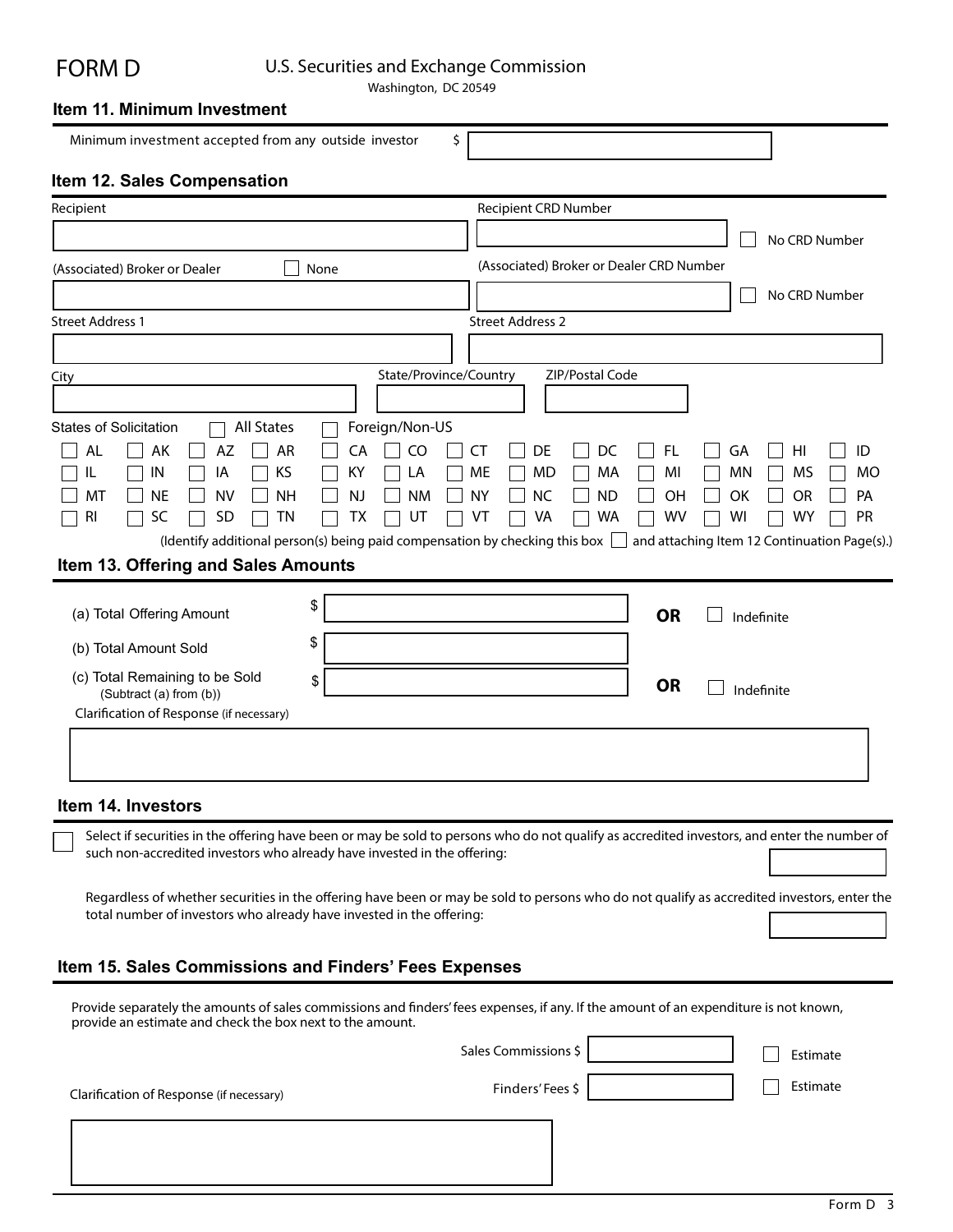# FORM D

#### U.S. Securities and Exchange Commission

Washington, DC 20549

#### **Item 16. Use of Proceeds**

Provide the amount of the gross proceeds of the offering that has been or is proposed to be used for payments to any of the persons required to be named as executive officers, directors or promoters in response to Item 3 above. If the amount is unknown, provide an estimate and check the box next to the amount.

\$

Clarification of Response (if necessary)

#### **Signature and Submission**

Please verify the information you have entered and review the Terms of Submission below before signing and submitting this notice.

**Terms of Submission.** In Submitting this notice, each identified issuer is:

Notifying the SEC and/or each State in which this notice is filed of the offering of securities described and undertaking to furnish them, upon written request, in accordance with applicable law, the information furnished to offerees.<sup>\*</sup>

Irrevocably appointing each of the Secretary of the SEC and the Securities Administrator or other legally designated officer of the State in which the issuer maintains its principal place of business and any State in which this notice is filed, as its agents for service of process, and agreeing that these persons may accept service on its behalf, of any notice, process or pleading, and further agreeing that such service may be made by registered or certified mail, in any Federal or state action, administrative proceeding, or arbitration brought against the issuer in any place subject to the jurisdiction of the United States, if the action, proceeding or arbitration (a) arises out of any activity in connection with the offering of securities that is the subject of this notice, and (b) is founded, directly or indirectly, upon the provisions of: (i) the Securities Act of 1933, the Securities Exchange Act of 1934, the Trust Indenture Act of 1939, the Investment Company Act of 1940, or the Investment Advisers Act of 1940, or any rule or regulation under any of these statutes; or (ii) the laws of the State in which the issuer maintains its principal place of business or any State in which this notice is filed.

Certifying that, if the issuer is claiming a Regulation D exemption for the offering, the issuer is not disqualified from relying on Regulation D for one of the reasons stated in Rule 505(b)(2)(iii) or Rule 506(d).

\* This undertaking does not affect any limits Section 102(a) of the National Securities Markets Improvement Act of 1996 ("NSMIA") [Pub. L. No. 104-290, 110 Stat. 3416 (Oct. 11, 1996)] imposes on the ability of States to require information. As a result, if the securities that are the subject of this Form D are "covered securities" for purposes of NSMIA, whether in all instances or due to the nature of the offering that is the subject of this Form D, States cannot routinely require offering materials under this undertaking or otherwise and can require offering materials only to the extent NSMIA permits them to do so under NSMIA's preservation of their anti-fraud authority.

Each identified issuer has read this notice, knows the contents to be true, and has duly caused this notice to be signed on its behalf by the undersigned duly authorized person. (Check this box  $\Box$  and attach Signature Continuation Pages for signatures of issuers identified in Item 1 above but not represented by signer below.)

| Issuer(s)                              | Name of Signer |      |
|----------------------------------------|----------------|------|
|                                        |                |      |
| Signature                              | Title          |      |
|                                        |                |      |
|                                        |                | Date |
| Number of continuation pages attached: |                |      |

*Persons who respond to the collection of information contained in this form are not required to respond unless the form displays a currently valid OMB number.*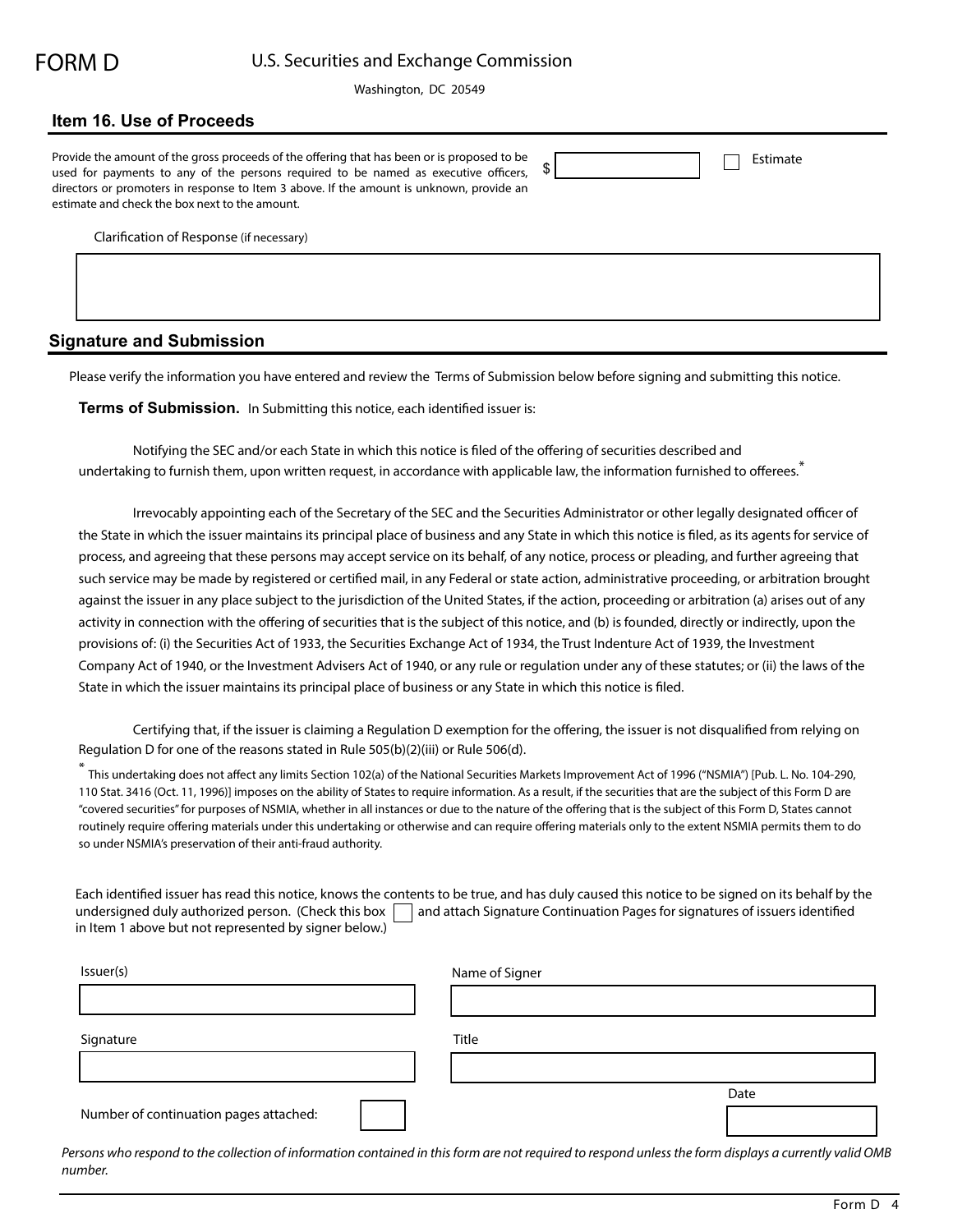Washington, DC 20549

### **Instructions for Submitting a Form D Notice**

#### **General Instructions**

**Who must file:** Each issuer of securities that sells **When amendment is not required:** An issuer its securities in reliance on an exemption provided in Regulation D or Section 4(a)(5) of the Securities Act of 1933 must file this notice containing the information requested with the U.S. Securities and Exchange Commission (SEC) and with the state(s) requiring it. If more than one issuer has sold its securitie in the same transaction, all issuers should be identified in one filing with the SEC, but some states may require a separate filing for each issuer or security sold.

#### **When to file:**

o An issuer must file a new notice with the SEC for each new offering of securities no later than 15 calendar days after the "date of first sale" of securities in the offering as explained in the Instruction to Item 7. For this purpose, the date of first sale is the date on which the first investor is irrevocably contractually committed to invest, which, depending on the terms and conditions of the contract, could be the date on which the issuer receives the investor's subscription agreement or check. An issuer may file the notice at any time before that if it has determined to make the offering. An issuer must file a new notice with each state that requires it at the time set by the state. For state filing information, go to [www.NASAA.org.](http://www.NASAA.org/)  A mandatory capital commitment call does not constitute a new offering, but is made under the original offering, so no new Form D filing is required.

o An issuer may file an amendment to a previously filed notice at any time.

o An issuer must file an amendment to a previously filed notice for an offering:

- to correct a material mistake of fact or error in the previously filed notice, as soon as practicable after discovery of the mistake or error;

- to reflect a change in the information provided in the previously filed notice, except as provided below, as soon as practicable after the change; and

- annually, on or before the first anniversary of the most recent previously filed notice, if the offering is continuing at that time.

is not required to file an amendment to a previously filed notice to reflect a change that occurs after the offering terminates or a change that occurs solely in the following information:

- the address or relationship to the issuer of a related person identified in response to Item 3;

- an issuer's revenues or aggregate net asset value;

- the minimum investment amount, if the change is an increase, or if the change, together with all other changes in that amount since the previously filed notice, does not result in a decrease of more than 10%;

- any address or state(s) of solicitation shown in response to Item 12;

- the total offering amount, if the change is a decrease, or if the change, together with all other changes in that amount since the previously filed notice, does not result in an increase of more than 10%;

- the amount of securities sold in the offering or the amount remaining to be sold;

- the number of non-accredited investors who have invested in the offering, as long as the change does not increase the number to more than 35;

- the total number of investors who have invested in the offering; and

- the amount of sales commissions, finders' fees or use of proceeds for payments to executive officers, directors or promoters, if the change is a decrease, or if the change, together with all other changes in that amount since the previously filed notice, does not result in an increase of more than 10%.

**Saturdays, Sundays and holidays:** If the date on which a notice or an amendment to a previously filed notice is required to be filed falls on a Saturday, Sunday or holiday, the due date is the first business day following.

**Amendment content:** An issuer that files an amendment to a previously filed notice must provide current information in response to all items of this Form D, regardless of why the amendment is filed.

**How to file:** Issuers must file this notice with the SEC in electronic format. For state filing information, [go to www.NASAA.org.](http://www.NASAA.org/)

**Filing fee:** There is no federal fiing fee. For information on state filing fees, go to [www.](http://www/) NASAA.org.

**Definitions of terms:** Terms used but not defined in this form that are defined in Rule 405 and Rule 501 under the Securities Act of 1933, 17 CFR 230.405 and 230.501, have the meanings given to them in those rules.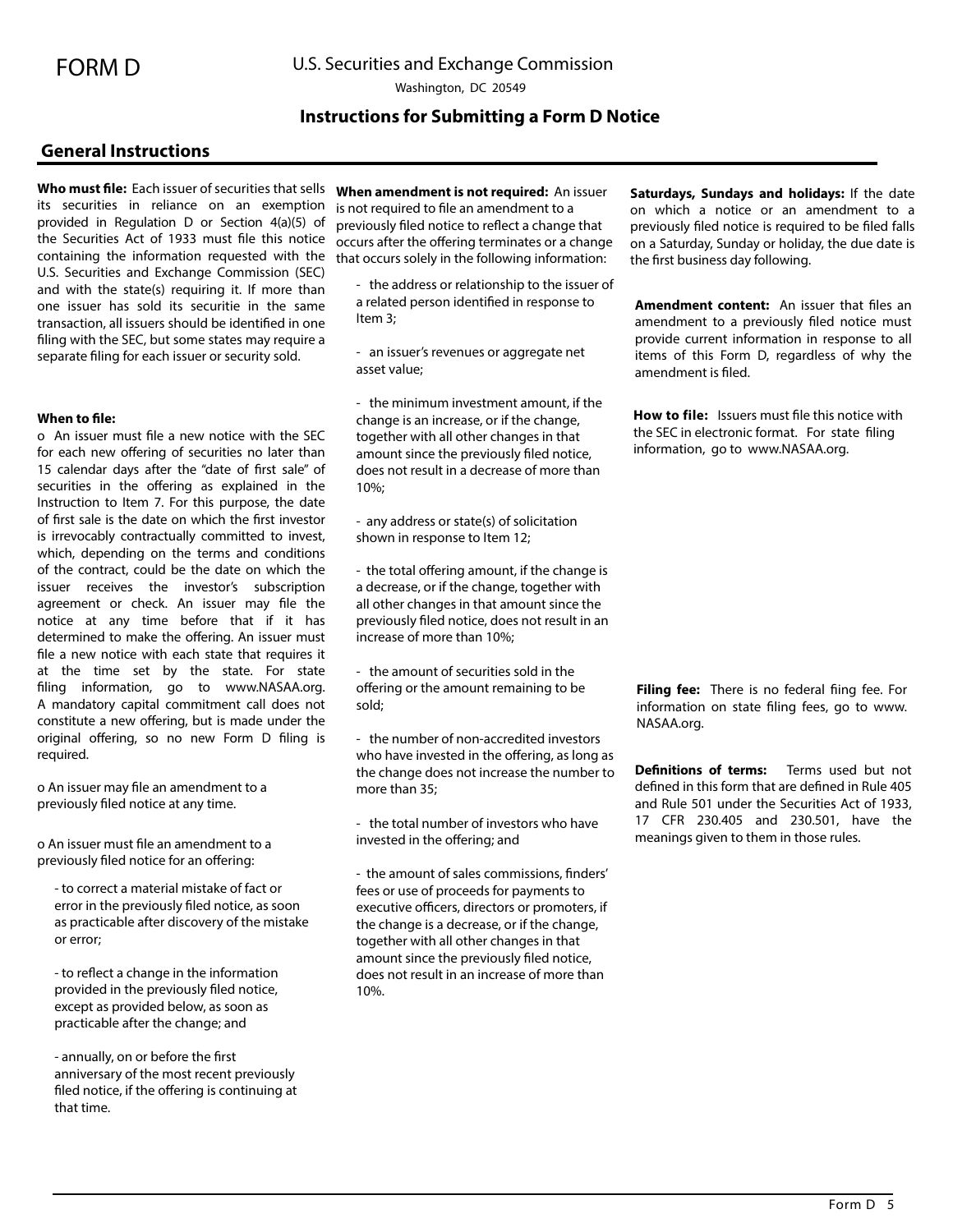#### **Item-by-Item Instructions**

**Item 1. Issuer's Identity.** Identify each legal entity issuing any securities being reported as being offered by entering its full name; any previous name used within the past five years; and its jurisdiction of incorporation or organization, type of legal entity, and year of incorporation or organization within the past five years or status as formed over five years ago or not yet formed. If more than one entity is issuing the securities, identify a primary issuer in the first fields shown on the first page of the form, checking the box provided, and identify additional issuers by attaching Items 1 and 2 continuation page(s).

**Item 2. Principal Place of Business and Contact Information.** Enter a full street address of the issuer's principal place of business. Post office box numbers and "In care of" addresses are not acceptable. Enter a contact telephone number for the issuer. If you identified more than one issuer in response to Item 1, enter the requested information for the primary issuer you identified in response to that item and, at your option, for any or all of the other issuers you identified on your Item 1 and 2 continuation page(s).

**Item 3. Related Persons.** Enter the full name and address of each person having the specified relationships with any issuer and identify each relationship:

• Each executive officer and director of the issuer and person performing similar functions (title alone is not determinative) for the issuer, such as the general and managing partners of partnerships and managing members of limited liability companies; and

• Each person who has functioned directly or indirectly as a promoter of the issuer within the past five years of the later of the first sale of securities or the date upon which the Form D filing was required to be made.

If necessary to prevent the information supplied from being misleading, also provide a clarification in the space provided.

Identify additional persons having the specified relationships by checking the box provided and attaching Item 3 continuation page(s).

**Item 4. Industry Group.** Select the issuer's industry group. If the issuer or issuers can be categorized in more than one industry group, select the industry group that most accurately reflects the use of the bulk of the proceeds of the offering. For purposes of this filing, use the ordinary dictionary and commonly understood meanings of the terms identifying the industry group.

#### **Item 5. Issuer Size.**

• **Revenue Range** (for issuers that do not specify "Hedge Fund" or "Other Investment Fund" in response to Item 4): Enter the revenue range of the issuer or of all the issuers together for the most recently completed fiscal year available, or, if not in existence for a fiscal year, revenue range to date. Domestic SEC reporting companies should state revenues in accordance with Regulation S-X under the Securities Exchange Act of 1934. Domestic non-reporting companies should state revenues in accordance with U.S. Generally Accepted Accounting Principles (GAAP). Foreign issuers should calculate revenues in U.S. dollars and state them in accordance with U.S. GAAP, home country GAAP or International Financial Reporting Standards. If the issuer(s) declines to disclose its revenue range, enter "Decline to Disclose." If the issuer's(s') business is intended to produce revenue but did not, enter "No Revenues." If the business is not intended to produce revenue (for example, the business seeks asset appreciation only), enter "Not Applicable."

• **Aggregate Net Asset Value** (for issuers that specify "Hedge Fund" or "Other Investment Fund" in response to Item 4): Enter the aggregate net asset value range of the issuer or of all the issuers together as of the most recent practicable date. If the issuer(s) declines to disclose its aggregate net asset value range, enter "Decline to Disclose."

**Item 6. Federal Exemption(s) and Exclusion(s) Claimed.** Select the provision(s) being claimed to exempt the offering and resulting sales from the federal registration requirements under the Securities Act of 1933 and, if applicable, to exclude the issuer from the definition of "investment company" under the Investment Company Act of 1940. Select "Rule 504(b)(1) (not (i), (ii) or (iii))" only if the issuer is relying on the exemption in the introductory sentence of Rule 504 for offers and sales that satisfy all the terms and conditions of Rules 501 and 502(a), (c) and (d).

**Item 7. Type of Filing.** Indicate whether the issuer is filing a new notice or an amendment to a notice that was filed previously. If this is a new notice, enter the date of the first sale of securities in the offering or indicate that the first sale has "Yet to Occur." For this purpose, the date of first sale is the date on which the first investor is irrevocably contractually committed to invest, which, depending on the terms and conditions of the contract, could be the date on which the issuer receives the investor's subscription agreement or check.

**Item 8. Duration of Offering.** Indicate whether the issuer intends the offering to last for more than one year.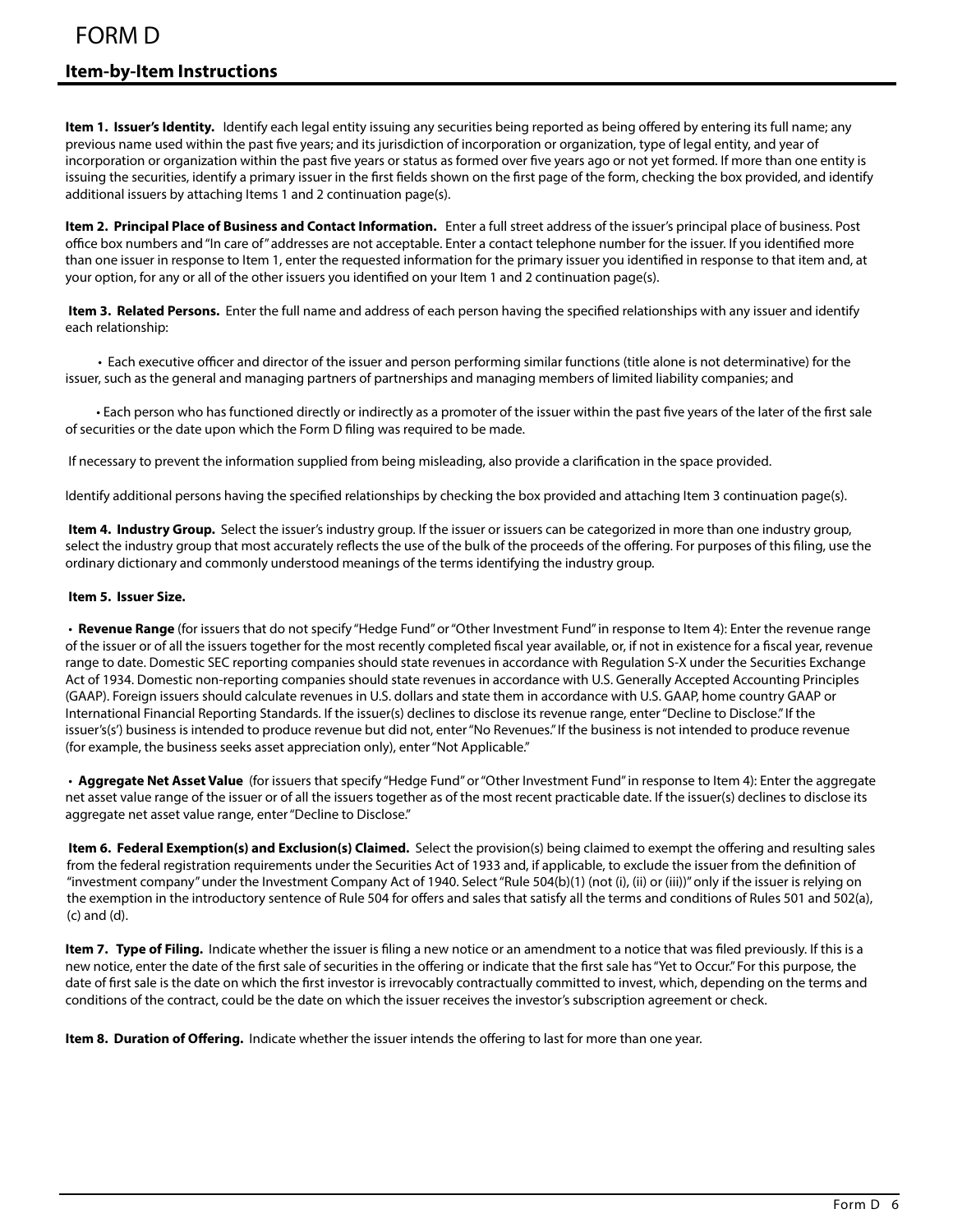**Item 9. Type(s) of Securities Offered.** Select the appropriate type or types of securities offered as to which this notice is filed. If the securities are debt convertible into other securities, however, select "Debt" and any other appropriate types of securities except for "Equity." For purposes of this filing, use the ordinary dictionary and commonly understood meanings of these categories. For instance, equity securities would be securities that represent proportional ownership in an issuer, such as ordinary common and preferred stock of corporations and partnership and limited liability company interests; debt securities would be securities representing money loaned to an issuer that must be repaid to the investor at a later date; pooled investment fund interests would be securities that represent ownership interests in a pooled or collective investment vehicle; tenant-in-common securities would be securities that include an undivided fractional interest in real property other than a mineral property; and mineral property securities would be securities that include an undivided interest in an oil, gas or other mineral property.

**Item 10. Business Combination Transaction.** Indicate whether or not the offering is being made in connection with a business combination, such as an exchange (tender) offer or a merger, acquisition, or other transaction of the type described in paragraph (a)(1), (2) or (3) of Rule 145 under the Securities Act of 1933. Do not include an exchange (tender) offer for a class of the issuer's own securities. If necessary to prevent the information supplied from being misleading, also provide a clarification in the space provided.

**Item 11. Minimum Investment.** Enter the minimum dollar amount of investment that will be accepted from any outside investor. If the offering provides a minimum investment amount for outside investors that can be waived, provide the lowest amount below which a waiver will not be granted. If there is no minimum investment amount, enter "0." Investors will be considered outside investors if they are not employees, officers, directors, general partners, trustees (where the issuer is a business trust), consultants, advisors or vendors of the issuer, its parents, its majority owned subsidiaries, or majority owned subsidiaries of the issuer's parent.

**Item 12. Sales Compensation.** Enter the requested information for each person that has been or will be paid directly or indirectly any commission or other similar compensation in cash or other consideration in connection with sales of securities in the offering, including finders. Enter the CRD number for every person identified and any broker and dealer listed that has a CRD number. CRD numbers can be [found at http://brokercheck.finra.org.](http://brokercheck.finra.org/) A person that does not have a CRD number need not obtain one in order to be listed, and must be listed when required regardless of whether the person has a CRD number. In addition, check the State(s) in which the named person has solicited or intends to solicit investors. If more than five persons to be listed are associated persons of the same broker or dealer, enter only the name of the broker or dealer, its CRD number and street address, and the State(s) in which the named person has solicited or intends to solicit investors.

**Item 13. Offering and Sales Amounts**. Enter the dollar amount of securities being offered under a claim of federal exemption identified in Item 6 above. Also enter the dollar amount of securities sold in the offering as of the filing date. Select the "Indefinite" box if the amount being offered is undetermined or cannot be calculated at the present time, such as if the offering includes securities to be acquired upon the exercise or exchange of other securities or property and the exercise price or exchange value is not currently known or knowable. If an amount is definite but difficult to calculate without unreasonable effort or expense, provide a good faith estimate. The total offering and sold amounts should include all cash and other consideration to be received for the securities, including cash to be paid in the future under mandatory capital commitments. In offerings for consideration other than cash, the amounts entered should be based on the issuer's good faith valuation of the consideration. If necessary to prevent the information supplied from being misleading, also provide a clarification in the space provided.

**Item 14. Investors.** Indicate whether securities in the offering have been or may be sold to persons who do not qualify as accredited investors as defined in Rule 501(a), 17 CFR 230.501(a), and provide the number of such investors who have already invested in the offering. In addition, regardless of whether securities in the offering have been or may be sold to persons who do not qualify as accredited investors, specify the total number of investors who already have invested.

**Item 15. Sales Commission and Finders' Fees Expenses.** The information on sales commissions and finders' fees expenses may be given as subject to future contingencies.

**Item 16. Use of Proceeds.** No additional instructions.

**Signature and Submission.** An individual who is a duly authorized representative of each issuer identified must sign, date and submit this notice for the issuer. The capacity in which the individual is signing should be set forth in the "Title" field underneath the individual's name.

The name of the issuer(s) on whose behalf the notice is being submitted should be set forth in the "Issuer" field beside the individual's name; if the individual is signing on behalf of all issuers submitting the notice, the word "All" may be set forth in the "Issuer" field. Attach signature continuation page(s) to have different individuals sign on behalf of different issuer(s). Enter the number of continuation pages attached and included in the filing. If no continuation pages are attached, enter "0".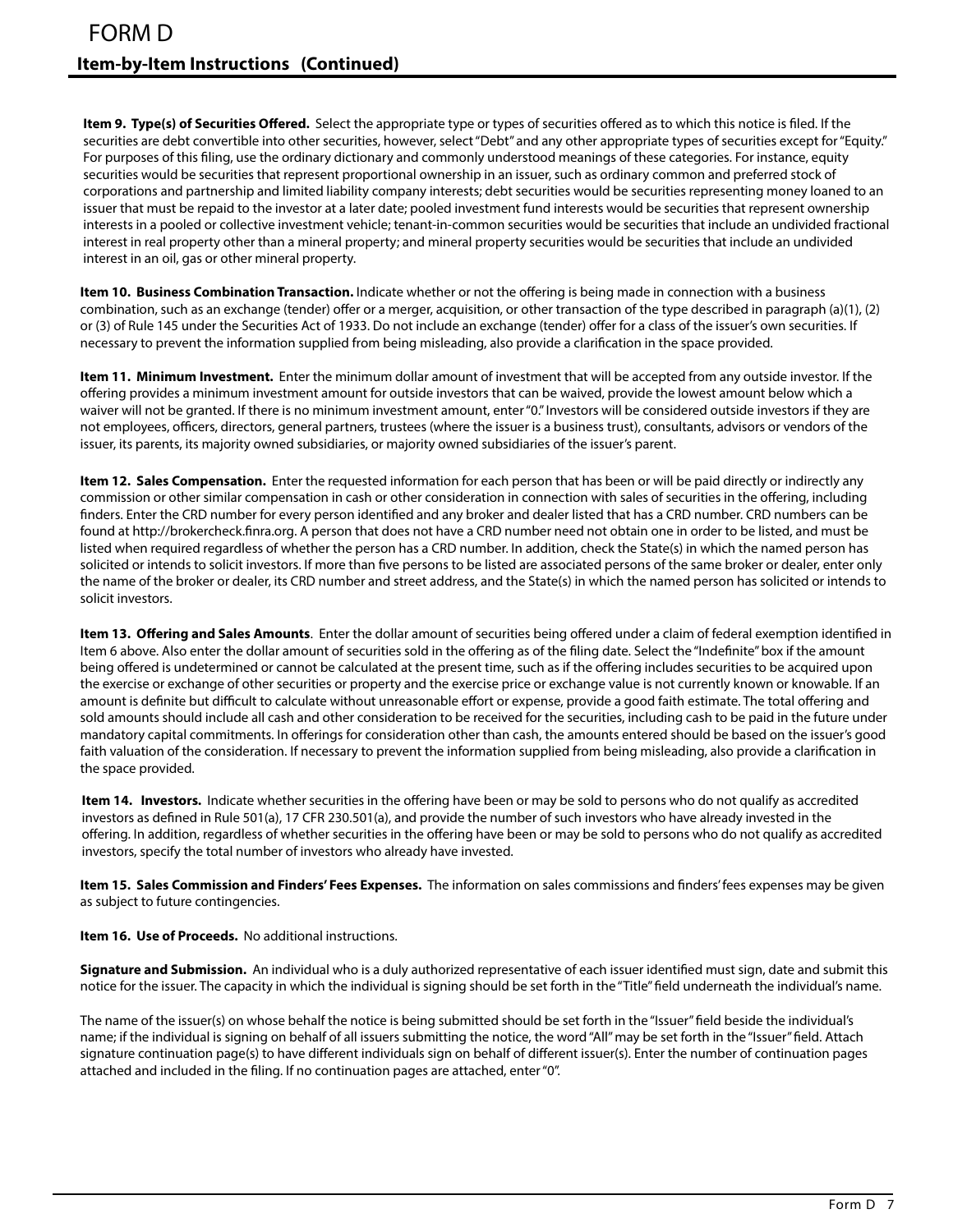# FORM D **U.S. Securities and Exchange Commission**

Washington, DC 20549

**Items 1 and 2 Continuation Page**

# **Item 1 and 2. Issuer's Identity and Contact Information (Continued)**

| Name of Issuer                                                       | Previous Name(s)<br>None                  | Entity Type (Select one)         |
|----------------------------------------------------------------------|-------------------------------------------|----------------------------------|
|                                                                      |                                           | Corporation                      |
| Jurisdiction of Incorporation/Organization                           |                                           | Limited Partnership              |
|                                                                      |                                           | Limited Liability Company        |
|                                                                      |                                           | General Partnership              |
| Year of Incorporation/Organization                                   |                                           | <b>Business Trust</b>            |
| (Select one)<br>Within Last Five Years<br>Over Five Years Ago        | Yet to Be Formed                          | Other (Specify)                  |
| (specify year)                                                       |                                           |                                  |
| At your option, supply separate contact information for this issuer: |                                           |                                  |
| <b>Street Address 1</b>                                              | <b>Street Address 2</b>                   |                                  |
|                                                                      |                                           |                                  |
| City                                                                 | State/Province/Country<br>ZIP/Postal Code | Phone No.                        |
|                                                                      |                                           |                                  |
| Name of Issuer                                                       | Previous Name(s)<br>None                  | Entity Type (Select one)         |
|                                                                      |                                           | Corporation                      |
| Jurisdiction of Incorporation/Organization                           |                                           | Limited Partnership              |
|                                                                      |                                           | <b>Limited Liability Company</b> |
|                                                                      |                                           | General Partnership              |
| Year of Incorporation/Organization<br>(Select one)                   |                                           | <b>Business Trust</b>            |
| Over Five Years Ago<br><b>Within Last Five Years</b>                 | Yet to Be Formed                          | Other (Specify)                  |
| (specify year)                                                       |                                           |                                  |
| At your option, supply separate contact information for this issuer: |                                           |                                  |
| <b>Street Address 1</b>                                              | <b>Street Address 2</b>                   |                                  |
|                                                                      |                                           |                                  |
| City                                                                 | State/Province/Country<br>ZIP/Postal Code | Phone No.                        |
|                                                                      |                                           |                                  |
|                                                                      |                                           |                                  |
| Name of Issuer                                                       |                                           |                                  |
|                                                                      | Previous Name(s)<br>$\Box$ None           | Entity Type (Select one)         |
|                                                                      |                                           | Corporation                      |
| Jurisdiction of Incorporation/Organization                           |                                           | Limited Partnership              |
|                                                                      |                                           | Limited Liability Company        |
|                                                                      |                                           | General Partnership              |
| Year of Incorporation/Organization<br>(Select one)                   |                                           | <b>Business Trust</b>            |
| Within Last Five Years<br>Over Five Years Ago                        | Yet to Be Formed                          | Other (Specify)                  |
| (specify year)                                                       |                                           |                                  |
| At your option, supply separate contact information for this issuer: |                                           |                                  |
| <b>Street Address 1</b>                                              | <b>Street Address 2</b>                   |                                  |
|                                                                      |                                           |                                  |
| City                                                                 | ZIP/Postal Code<br>State/Province/Country | Phone No.                        |
|                                                                      |                                           |                                  |
|                                                                      |                                           |                                  |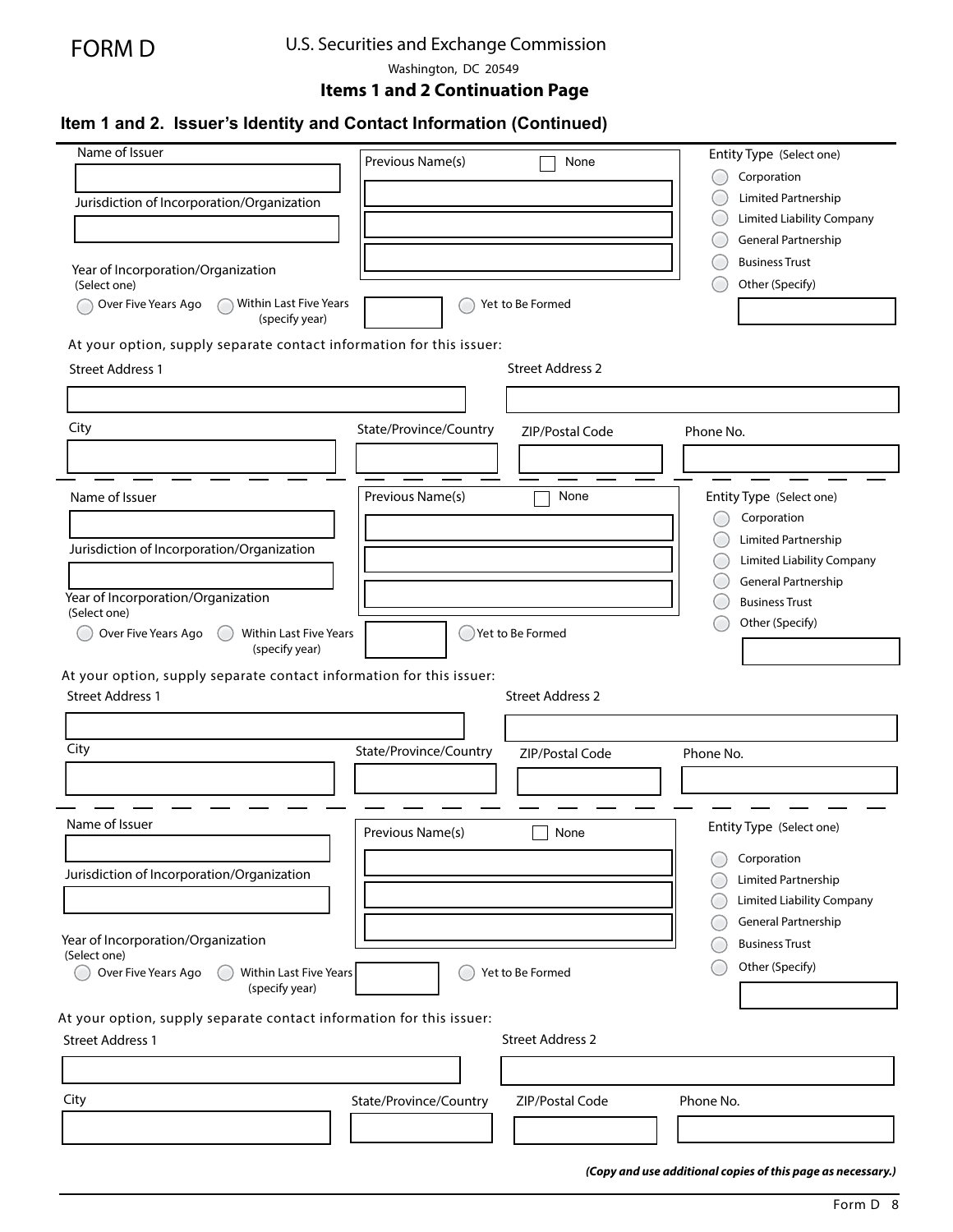

# FORM D **U.S. Securities and Exchange Commission**

Washington, DC 20549

#### **Item 3 Continuation Page**

#### **Item 3. Related Persons (Continued)**

| Last Name                                    | <b>First Name</b>      |                         | Middle Name |
|----------------------------------------------|------------------------|-------------------------|-------------|
|                                              |                        |                         |             |
| <b>Street Address 1</b>                      |                        | <b>Street Address 2</b> |             |
|                                              |                        |                         |             |
| City                                         | State/Province/Country | ZIP/Postal Code         |             |
|                                              |                        |                         |             |
| <b>Executive Officer</b><br>Relationship(s): | Promoter<br>Director   |                         |             |
| Clarification of Response (if necessary)     |                        |                         |             |
|                                              |                        |                         |             |
| Last Name                                    | <b>First Name</b>      |                         | Middle Name |
|                                              |                        |                         |             |
|                                              |                        | <b>Street Address 2</b> |             |
| <b>Street Address 1</b>                      |                        |                         |             |
|                                              |                        |                         |             |
| City                                         | State/Province/Country | ZIP/Postal Code         |             |
|                                              |                        |                         |             |
| <b>Executive Officer</b><br>Relationship(s): | Director<br>Promoter   |                         |             |
| Clarification of Response (if necessary)     |                        |                         |             |
|                                              |                        |                         |             |
|                                              |                        |                         |             |
| Last Name                                    | <b>First Name</b>      |                         | Middle Name |
|                                              |                        |                         |             |
| <b>Street Address 1</b>                      |                        | <b>Street Address 2</b> |             |
|                                              |                        |                         |             |
| City                                         | State/Province/Country | ZIP/Postal Code         |             |
|                                              |                        |                         |             |
|                                              |                        |                         |             |
| Relationship(s):<br><b>Executive Officer</b> | Director<br>Promoter   |                         |             |
| Clarification of Response (if necessary)     |                        |                         |             |
|                                              |                        |                         |             |
| Last Name                                    | <b>First Name</b>      |                         | Middle Name |
|                                              |                        |                         |             |
| <b>Street Address 1</b>                      |                        | <b>Street Address 2</b> |             |
|                                              |                        |                         |             |
| City                                         | State/Province/Country | ZIP/Postal Code         |             |
|                                              |                        |                         |             |
| <b>Executive Officer</b><br>Relationship(s): | Director<br>Promoter   |                         |             |

*(Copy and use additional copies of this page as necessary.)*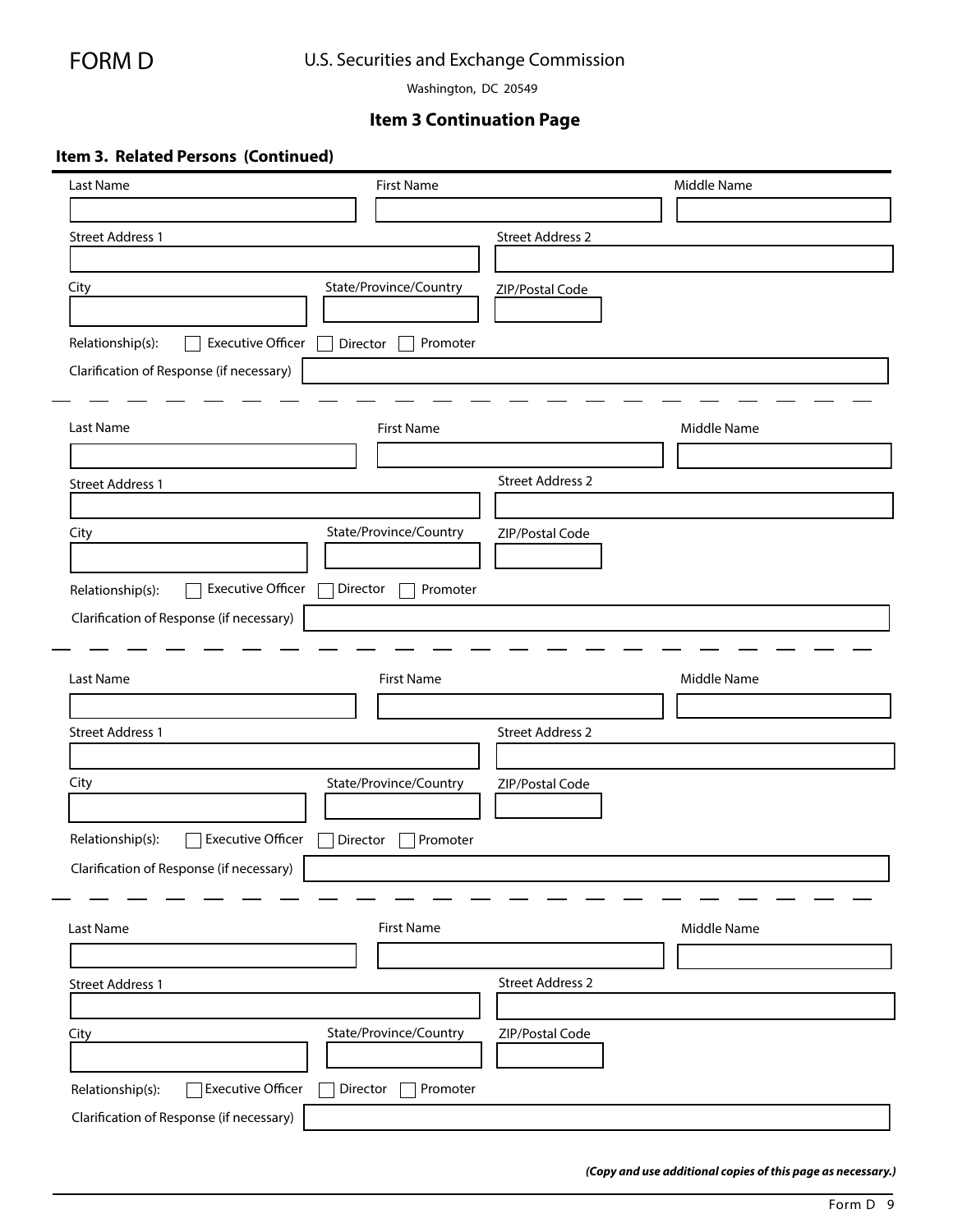# FORM D **U.S. Securities and Exchange Commission**

Washington, DC 20549

## **Item 12 Continuation Page**

## **Item 12. Sales Compensation (Continued)**

| Recipient                                                                                                                                                                                                                                                                                                                                   | <b>Recipient CRD Number</b><br>No CRD Number                                                                                                                                                                                                                                                                                                                                        |
|---------------------------------------------------------------------------------------------------------------------------------------------------------------------------------------------------------------------------------------------------------------------------------------------------------------------------------------------|-------------------------------------------------------------------------------------------------------------------------------------------------------------------------------------------------------------------------------------------------------------------------------------------------------------------------------------------------------------------------------------|
| (Associated) Broker or Dealer<br>None                                                                                                                                                                                                                                                                                                       | (Associated) Broker or Dealer CRD Number<br>No CRD Number                                                                                                                                                                                                                                                                                                                           |
| <b>Street Address 1</b>                                                                                                                                                                                                                                                                                                                     | <b>Street Address 2</b>                                                                                                                                                                                                                                                                                                                                                             |
| City<br>State/Province/Country                                                                                                                                                                                                                                                                                                              | ZIP/Postal Code                                                                                                                                                                                                                                                                                                                                                                     |
| <b>All States</b><br><b>States of Solicitation</b><br>AL<br>AZ<br><b>AR</b><br>CO<br>AK<br>CA<br>KS<br>LA<br>IL<br>IN<br>IA<br>KY<br>MT<br><b>NE</b><br><b>NV</b><br><b>NH</b><br><b>NM</b><br><b>NJ</b><br>SC<br>SD<br>UT<br>R <sub>l</sub><br><b>TN</b><br><b>TX</b>                                                                      | Foreign/Non-US<br>DC<br>FL<br>GA<br>HI<br>ID<br><b>CT</b><br>DE<br><b>ME</b><br>MI<br><b>MN</b><br><b>MS</b><br><b>MD</b><br>MA<br><b>MO</b><br><b>NY</b><br><b>NC</b><br><b>ND</b><br>OH<br>OK<br>OR<br>PA<br>VT<br>VA<br><b>WA</b><br><b>WV</b><br>WI<br><b>WY</b><br>PR                                                                                                          |
| Recipient<br>(Associated) Broker or Dealer<br>None                                                                                                                                                                                                                                                                                          | <b>Recipient CRD Number</b><br>No CRD Number<br>(Associated) Broker or Dealer CRD Number                                                                                                                                                                                                                                                                                            |
| <b>Street Address 1</b>                                                                                                                                                                                                                                                                                                                     | No CRD Number<br><b>Street Address 2</b>                                                                                                                                                                                                                                                                                                                                            |
|                                                                                                                                                                                                                                                                                                                                             |                                                                                                                                                                                                                                                                                                                                                                                     |
| City<br>State/Province/Country                                                                                                                                                                                                                                                                                                              | ZIP/Postal Code                                                                                                                                                                                                                                                                                                                                                                     |
| <b>All States</b><br>Foreign/Non-US<br><b>States of Solicitation</b><br><b>AL</b><br>AK<br>$\Box$ AR<br>$\Box$ CO<br>AZ<br>CA<br>$\mathcal{L}$<br>IL<br>IA<br>$\Box$ KS<br>KY<br>$\Box$ LA<br>IN<br>MT<br><b>NM</b><br><b>NE</b><br><b>NV</b><br>$\Box$ NH<br>NJ<br>$\blacksquare$<br>SD<br>RI<br>SC<br><b>TX</b><br>$\Box$ UT<br>$\Box$ TN | $\mathsf{FL}$<br>GA<br>$\mathsf{HI}$<br>CT<br>DE<br>DC<br>ID<br>$\sim$<br>$\blacksquare$<br>$\mathbf{L}$<br>ME<br><b>MD</b><br>MA<br>MI<br><b>MN</b><br><b>MS</b><br><b>MO</b><br>$\sim$<br>$\Box$<br>$\sim$<br><b>NY</b><br>OK<br>OR<br>PA<br><b>ND</b><br>OH<br><b>NC</b><br>$\perp$<br>VT<br><b>WV</b><br>$\Box$ WI<br><b>WY</b><br>PR<br>VA<br><b>WA</b><br>×<br>$\blacksquare$ |